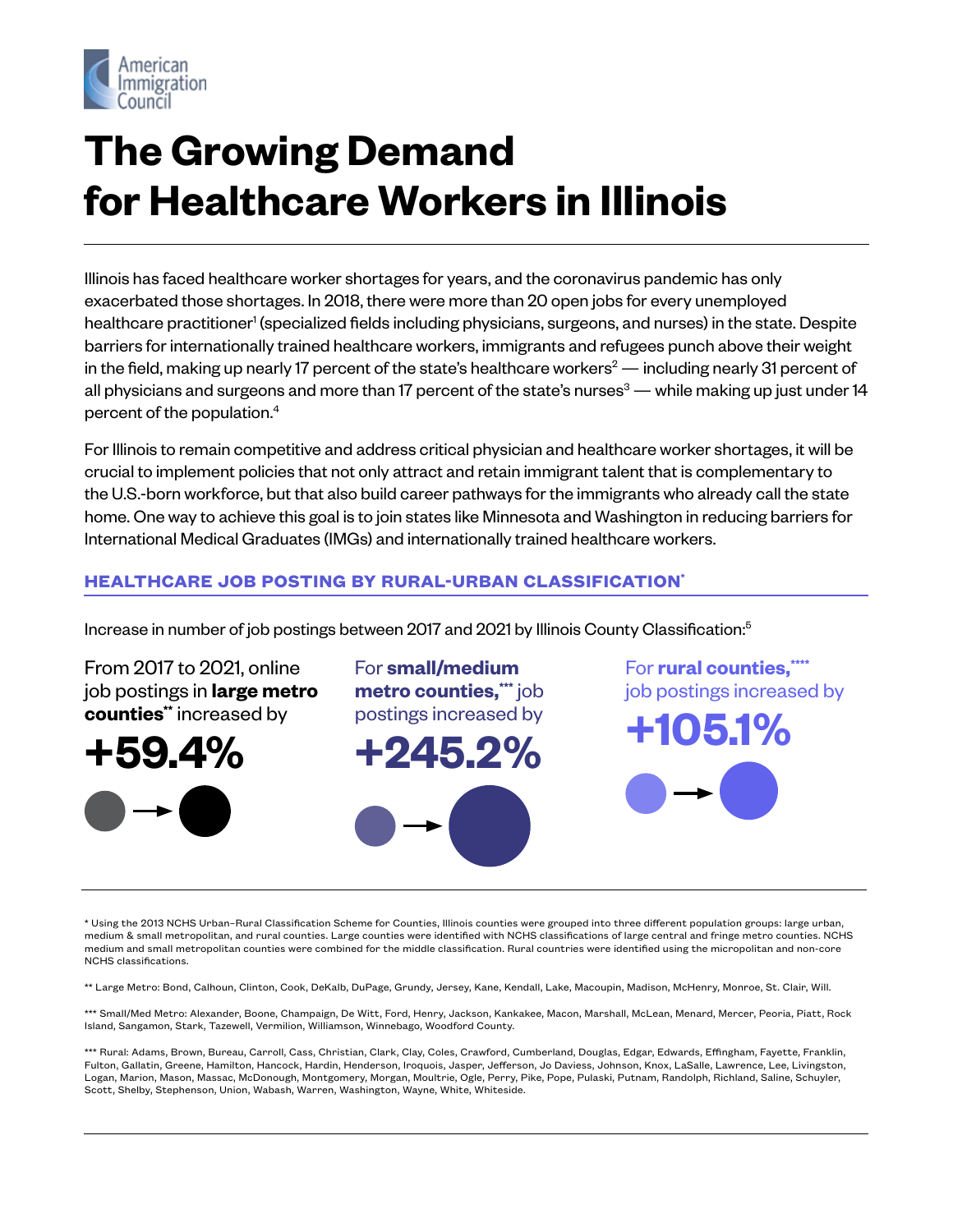### **NURSING**

Addressing the barriers that prevent qualified healthcare professionals from practicing will be crucial as the state's population ages. From 2009 to 2019, the proportion of the Illinois population over 65 increased by 28.3 percent.<sup>6</sup> Illinois is also one of 33 states nationally—and one of seven states in the Midwest—that will face a shortage of Licensed Practical Nurses (LPNs) by 2030, with a projected deficit of 2,700 nurses.<sup>7</sup> While immigrant nurses have helped fill many of these roles already, this gap will only widen in the coming years, especially as experienced nurses continue to retire, Illinois continues to face outmigration, and the need for culturally and linguistically competent care increases.

**From 2017 to 2021, online job postings for registered nurses increased by:8**



**During that period, job postings for LPNs substantially increased by:9**





The share of immigrants in 2019 working as:<sup>10</sup>

Registered Nurses - **19.0%** LPNs - **11.7%** Nurse Practitioners - **10.0%**

**Job postings for nurse practitioners also increased by:11**



# **PHYSICIANS**

The physician shortage is particularly pronounced in rural counties, with just under 46 physicians per 100,000 residents, or 47 percent fewer than in urban areas. $^{12}$